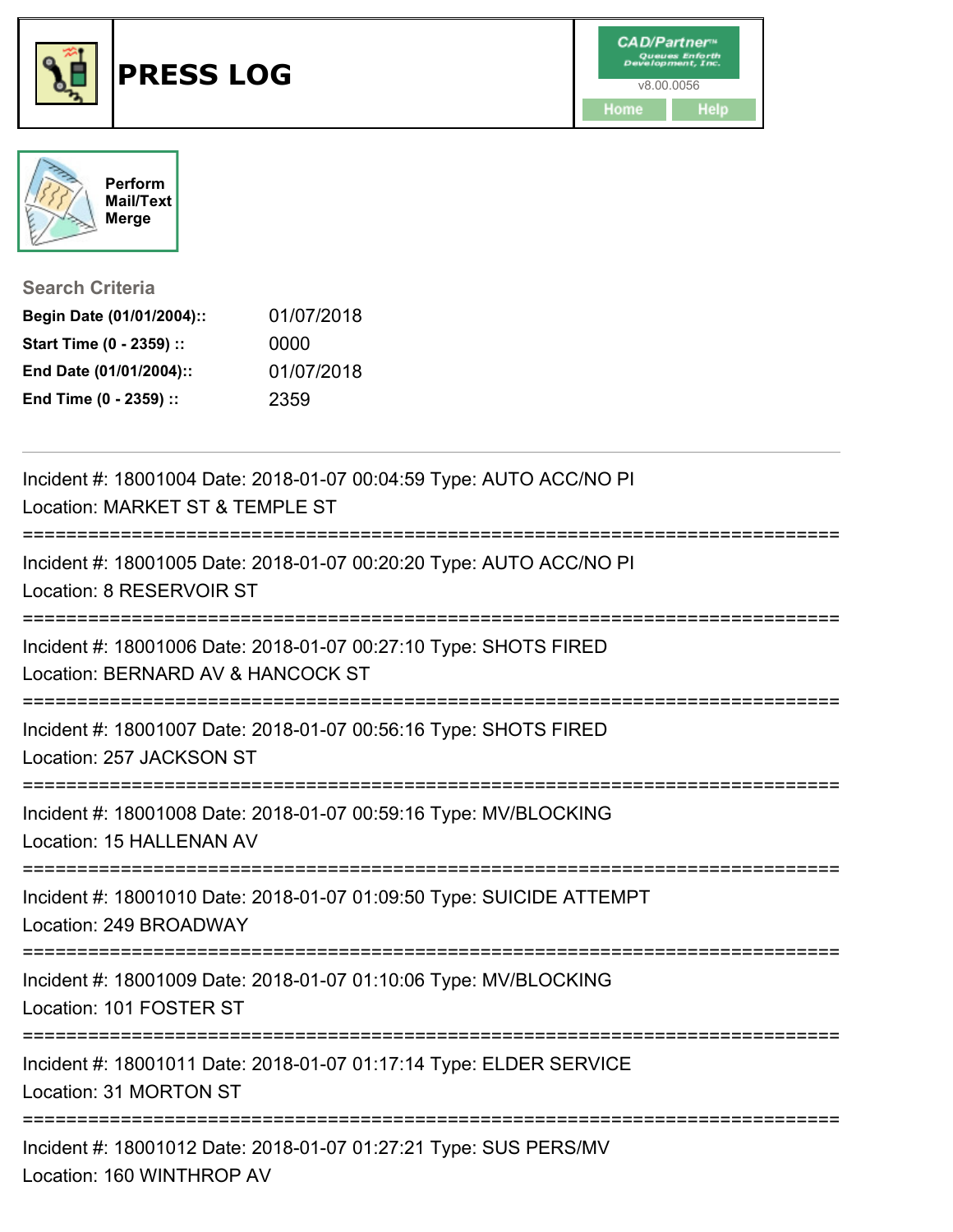| Incident #: 18001013 Date: 2018-01-07 01:32:30 Type: M/V STOP<br><b>Location: BUSWELL ST</b>                                                       |
|----------------------------------------------------------------------------------------------------------------------------------------------------|
| Incident #: 18001014 Date: 2018-01-07 01:45:24 Type: M/V STOP<br>Location: HAMPSHIRE ST & LOWELL ST                                                |
| Incident #: 18001015 Date: 2018-01-07 01:51:05 Type: M/V STOP<br><b>Location: TENNEY ST</b>                                                        |
| Incident #: 18001016 Date: 2018-01-07 01:51:51 Type: AUTO ACC/UNK PI<br>Location: 527 S UNION ST                                                   |
| Incident #: 18001017 Date: 2018-01-07 01:55:29 Type: NOISE ORD<br>Location: 149 WATER ST                                                           |
| Incident #: 18001018 Date: 2018-01-07 01:58:25 Type: SHOTS FIRED<br><b>Location: AMES ST</b>                                                       |
| Incident #: 18001019 Date: 2018-01-07 02:11:09 Type: M/V STOP<br>Location: BROADWAY & COMMON ST                                                    |
| Incident #: 18001020 Date: 2018-01-07 02:11:21 Type: M/V STOP<br>Location: BROADWAY & TREMONT ST                                                   |
| Incident #: 18001021 Date: 2018-01-07 02:13:02 Type: MV/BLOCKING<br>Location: 31 SARGENT ST                                                        |
| Incident #: 18001022 Date: 2018-01-07 02:13:07 Type: VIO CITY ORD<br>Location: TOW/DPW / 15 HALLENAN AV                                            |
| Incident #: 18001023 Date: 2018-01-07 02:15:04 Type: NOISE ORD<br>Location: 133 MYRTLE ST #3                                                       |
| -----------------------<br>________________________<br>Incident #: 18001024 Date: 2018-01-07 02:20:00 Type: GENERAL SERV<br>Location: 17 SPRING ST |
| Incident #: 18001025 Date: 2018-01-07 02:21:21 Type: M/V STOP<br>Location: 883 ESSEX ST                                                            |
| Incident #: 18001026 Date: 2018-01-07 02:25:12 Type: M/V STOP<br>Location: 53 WARREN ST                                                            |

===========================================================================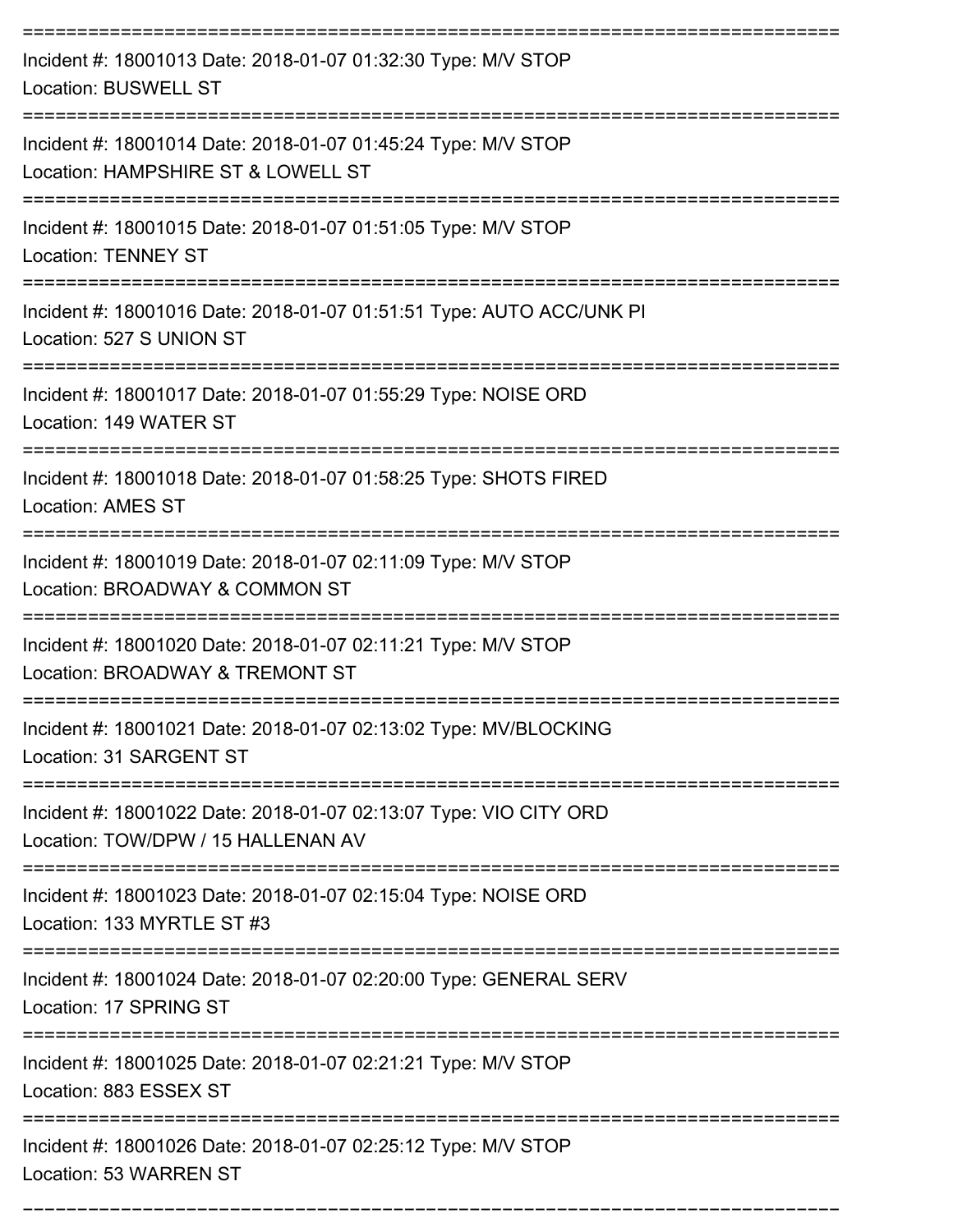| Incident #: 18001027 Date: 2018-01-07 02:37:34 Type: M/V STOP<br>Location: RT 114 & RT 495                                                   |
|----------------------------------------------------------------------------------------------------------------------------------------------|
| Incident #: 18001028 Date: 2018-01-07 02:41:11 Type: DISTURBANCE<br>Location: 97 PROSPECT ST FL 1 REAR                                       |
| Incident #: 18001029 Date: 2018-01-07 02:59:29 Type: M/V STOP<br>Location: HAVERHILL ST & UNION ST<br>============                           |
| Incident #: 18001030 Date: 2018-01-07 03:01:25 Type: M/V STOP<br>Location: 102 PROSPECT ST                                                   |
| Incident #: 18001031 Date: 2018-01-07 03:22:24 Type: TRESPASSING<br>Location: TOW PRINCETON VILLAGE / 479 S BROADWAY<br>==================== |
| Incident #: 18001032 Date: 2018-01-07 03:27:19 Type: AUTO ACC/NO PI<br>Location: 181 CANAL ST                                                |
| Incident #: 18001033 Date: 2018-01-07 03:28:28 Type: M/V STOP<br>Location: FRANKLIN ST & LOWELL ST                                           |
| Incident #: 18001034 Date: 2018-01-07 03:33:58 Type: M/V STOP<br>Location: E HAVERHILL ST & PROSPECT ST                                      |
| Incident #: 18001035 Date: 2018-01-07 03:49:23 Type: A&B D/W PAST<br>Location: HAMPSHIRE ST & PARK ST                                        |
| Incident #: 18001036 Date: 2018-01-07 03:56:39 Type: ALARMS<br>Location: ST PATRICKS SCHOOL / 101 PARKER ST                                  |
| Incident #: 18001037 Date: 2018-01-07 03:57:52 Type: SHOTS FIRED<br>Location: 389 BROADWAY                                                   |
| Incident #: 18001038 Date: 2018-01-07 04:03:47 Type: TOW/REPOSSED<br>Location: 459 HAMPSHIRE ST                                              |
| Incident #: 18001039 Date: 2018-01-07 04:09:06 Type: MEDIC SUPPORT<br>Location: 7-11 / S UNION ST & OSGOOD ST                                |
| Incident #: 18001040 Date: 2018-01-07 04:10:16 Type: M/V STOP<br>Location: BROADWAY & CROSS ST                                               |
|                                                                                                                                              |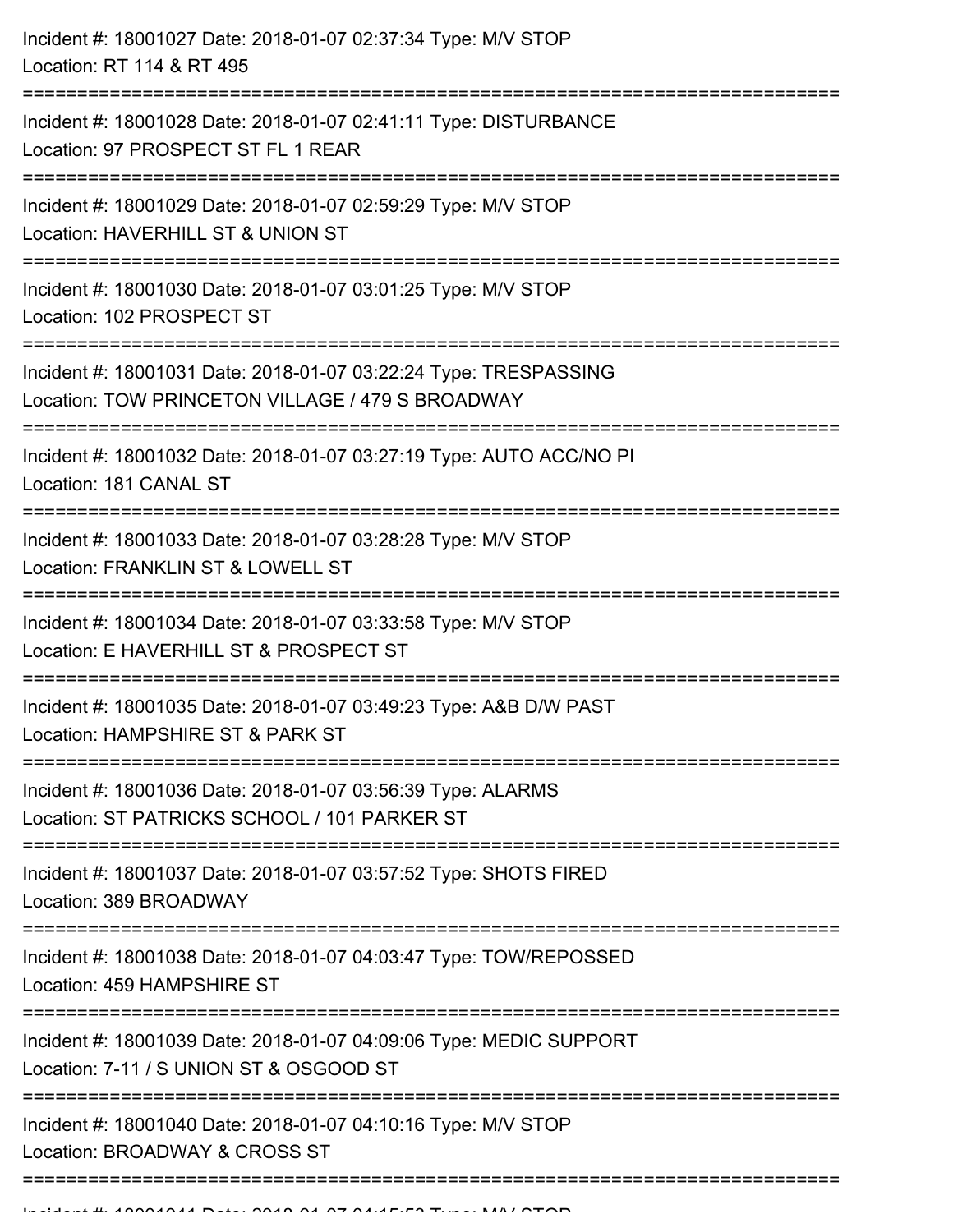| Location: MARKET ST & PARKER ST                                                                                       |
|-----------------------------------------------------------------------------------------------------------------------|
| Incident #: 18001042 Date: 2018-01-07 04:35:06 Type: MV/BLOCKING<br>Location: 29 ROBINSON CT                          |
| Incident #: 18001043 Date: 2018-01-07 04:39:54 Type: MEDIC SUPPORT<br>Location: 50 ISLAND ST #517                     |
| Incident #: 18001044 Date: 2018-01-07 05:00:35 Type: MV/BLOCKING<br>Location: 109 OXFORD ST                           |
| Incident #: 18001045 Date: 2018-01-07 05:17:06 Type: DISTURBANCE<br>Location: 37 LEBANON ST                           |
| Incident #: 18001046 Date: 2018-01-07 05:37:52 Type: DRUG OVERDOSE<br>Location: 356 JACKSON ST FL 2                   |
| Incident #: 18001047 Date: 2018-01-07 05:50:47 Type: M/V STOP<br>Location: AVON ST & JACKSON ST                       |
| Incident #: 18001048 Date: 2018-01-07 05:59:39 Type: 209A/SERVE<br>Location: LAWRENCE GENERAL HOSPITAL / 1 GENERAL ST |
| Incident #: 18001049 Date: 2018-01-07 06:52:43 Type: TOW/REPOSSED<br>Location: 11 ALBION ST                           |
| Incident #: 18001050 Date: 2018-01-07 07:38:20 Type: MV/BLOCKING<br>Location: BUSWELL ST & TRENTON ST                 |
| Incident #: 18001051 Date: 2018-01-07 07:48:51 Type: AUTO ACC/NO PI<br>Location: 15 UNION ST                          |
| Incident #: 18001052 Date: 2018-01-07 08:01:53 Type: GENERAL SERV<br>Location: WATER MAIN / COLUMBUS AV & NELSON ST   |
| Incident #: 18001053 Date: 2018-01-07 08:04:46 Type: ALARMS<br>Location: LAWRENCE FAM. DEVELOPMENT / 10 RAILROAD ST   |
| Incident #: 18001054 Date: 2018-01-07 08:14:48 Type: ALARMS<br>Location: WENDYS / 55 HAMPSHIRE ST                     |
| Incident #: 18001055 Date: 2018-01-07 08:17:03 Type: MV/BLOCKING                                                      |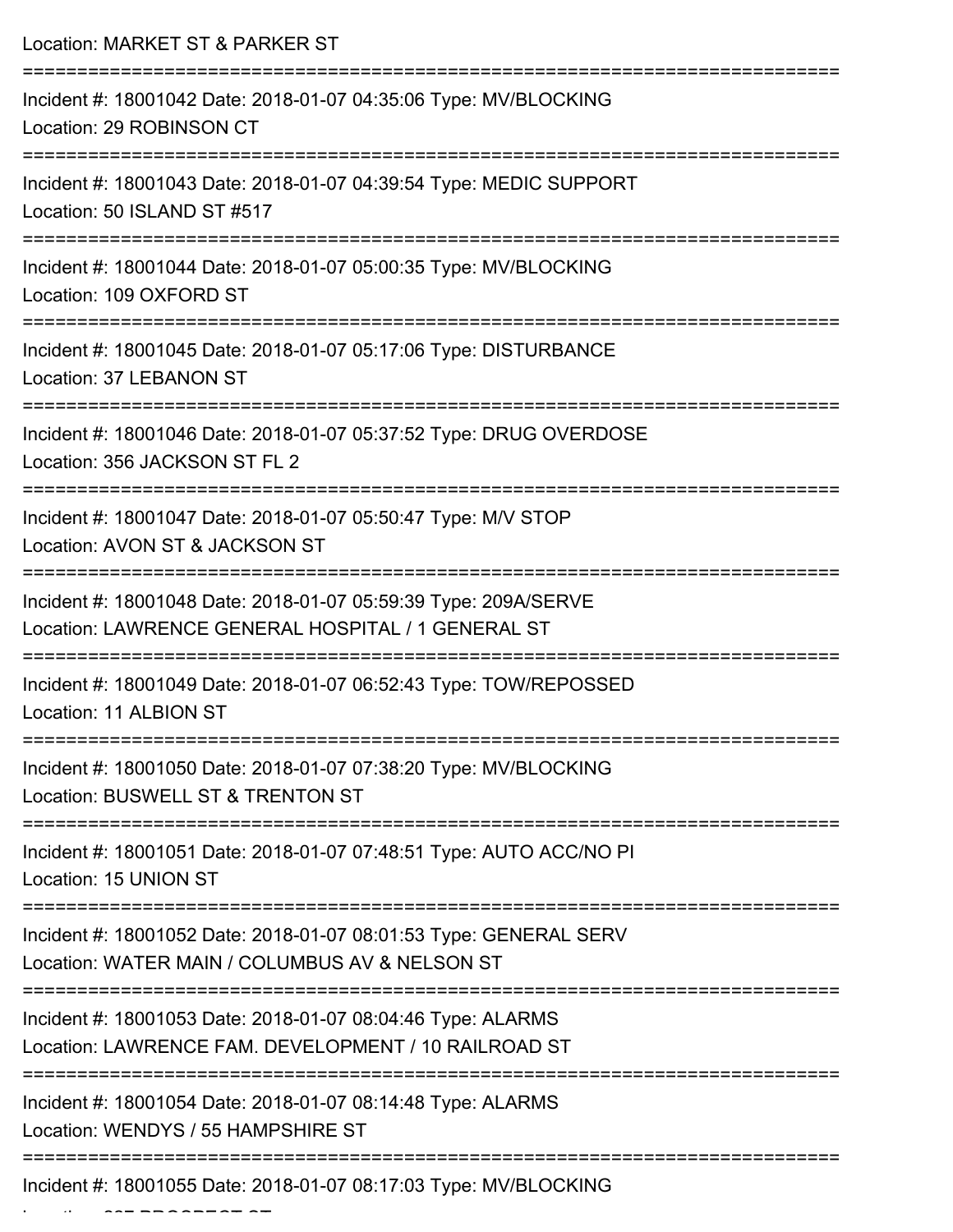| Incident #: 18001056 Date: 2018-01-07 08:23:20 Type: M/V STOP<br><b>Location: ARLINGTON ST</b>                                                                |
|---------------------------------------------------------------------------------------------------------------------------------------------------------------|
| Incident #: 18001057 Date: 2018-01-07 08:32:15 Type: MV/BLOCKING<br>Location: BUSWELL ST & TRENTON ST                                                         |
| Incident #: 18001058 Date: 2018-01-07 09:36:43 Type: ALARM/BURG<br>Location: GOOD SHEPARD CENTER / 412 HAMPSHIRE ST                                           |
| Incident #: 18001060 Date: 2018-01-07 09:43:49 Type: ALARM/BURG<br>Location: SPRINT/ 9789753911 / 160 WINTHROP AV                                             |
| Incident #: 18001062 Date: 2018-01-07 10:29:50 Type: SUS PERS/MV<br>Location: SAUNDERS ST & THORNDIKE ST                                                      |
| Incident #: 18001061 Date: 2018-01-07 10:30:40 Type: M/V STOP<br>Location: COMMONWEALTH DR & MARSTON ST                                                       |
| Incident #: 18001063 Date: 2018-01-07 10:45:03 Type: SUS PERS/MV<br>Location: 0 BROADWAY                                                                      |
| Incident #: 18001064 Date: 2018-01-07 11:07:50 Type: ANIMAL COMPL<br>Location: 440 ANDOVER ST                                                                 |
| Incident #: 18001065 Date: 2018-01-07 11:14:15 Type: DOMESTIC/PROG<br>Location: 417 ANDOVER ST                                                                |
| -----------------------------------<br>Incident #: 18001066 Date: 2018-01-07 11:15:42 Type: INVEST CONT<br>Location: LAWRENCE GENERAL HOSPITAL / 1 GENERAL ST |
| Incident #: 18001067 Date: 2018-01-07 11:32:04 Type: ALARMS<br>Location: 78 STATE ST                                                                          |
| Incident #: 18001068 Date: 2018-01-07 11:32:55 Type: LARCENY/PAST<br>Location: 390 S UNION                                                                    |
| Incident #: 18001069 Date: 2018-01-07 11:35:53 Type: M/V STOP<br>Location: 43 MERRIMACK ST                                                                    |
| Incident #: 18001070 Date: 2018-01-07 11:36:23 Type: M/V STOP<br>Location: 55 MERRIMACK ST                                                                    |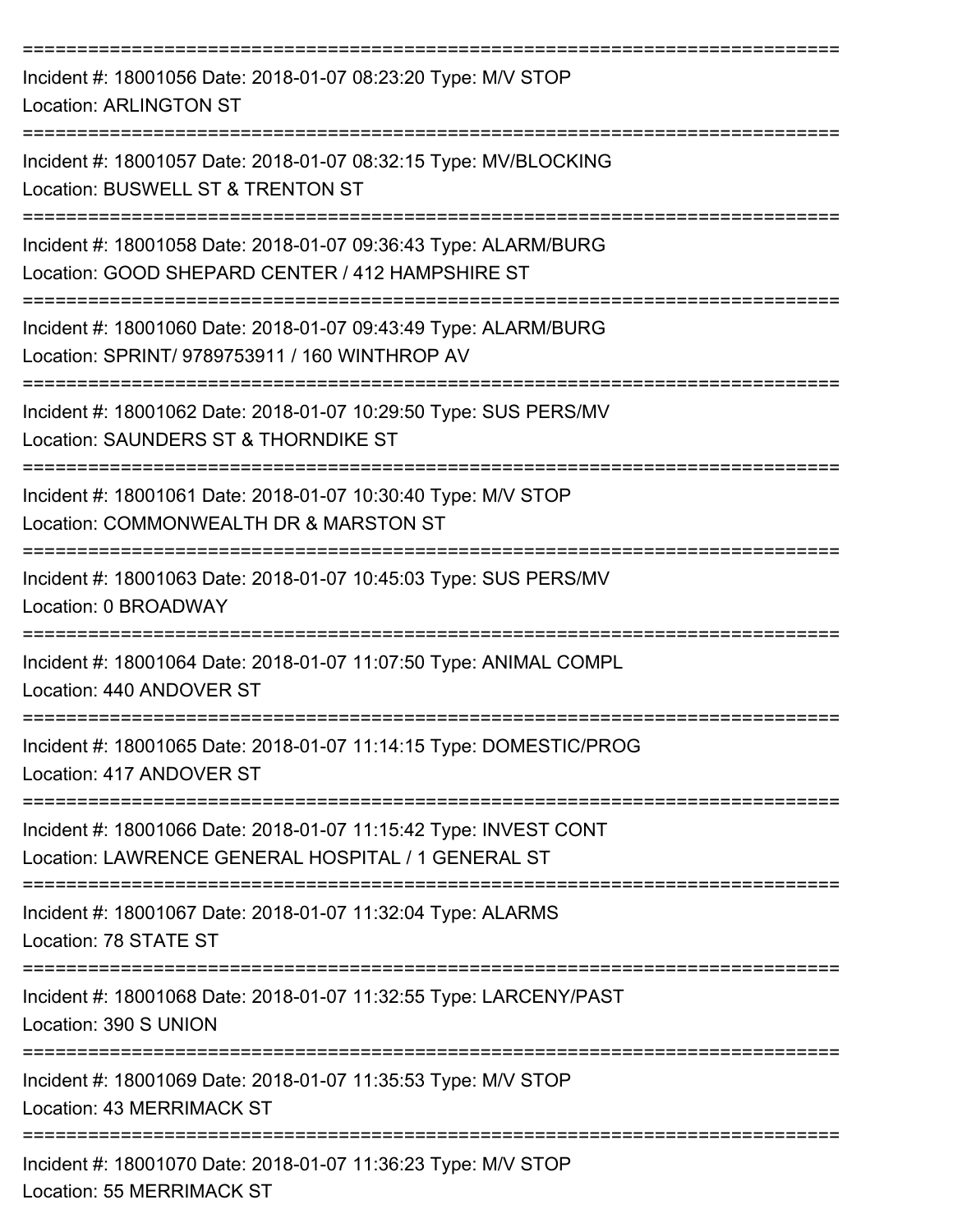| Incident #: 18001071 Date: 2018-01-07 11:46:52 Type: M/V STOP<br>Location: HAVERHILL ST & WEST ST     |
|-------------------------------------------------------------------------------------------------------|
| Incident #: 18001072 Date: 2018-01-07 11:56:18 Type: DRUG OVERDOSE<br>Location: 45 BROADWAY           |
| Incident #: 18001074 Date: 2018-01-07 11:58:39 Type: AUTO ACC/NO PI<br>Location: 463 ANDOVER ST       |
| Incident #: 18001073 Date: 2018-01-07 11:58:45 Type: M/V STOP<br>Location: AMESBURY ST & HAVERHILL ST |
| Incident #: 18001075 Date: 2018-01-07 12:02:25 Type: THREATS<br>Location: 173 GARDEN ST               |
| Incident #: 18001076 Date: 2018-01-07 12:05:07 Type: DISTURBANCE<br>Location: 10 CAMPO SECO ST        |
| Incident #: 18001077 Date: 2018-01-07 12:19:16 Type: MV/BLOCKING<br>Location: 109 OXFORD ST           |
| Incident #: 18001078 Date: 2018-01-07 12:28:40 Type: 209A/VIOLATION<br>Location: 117 S BROADWAY       |
| Incident #: 18001079 Date: 2018-01-07 12:32:15 Type: DOMESTIC/PROG<br>Location: 119 OSGOOD ST         |
| Incident #: 18001080 Date: 2018-01-07 12:32:52 Type: ALARM/BURG<br>Location: 160 S BROADWAY           |
| Incident #: 18001081 Date: 2018-01-07 12:40:25 Type: GUN CALL<br>Location: METHUEN ST & UNION ST      |
| Incident #: 18001082 Date: 2018-01-07 12:44:00 Type: CK WELL BEING<br>Location: 172 LAWRENCE ST       |
| Incident #: 18001083 Date: 2018-01-07 12:46:47 Type: DOMESTIC/PROG<br>Location: 600 BROADWAY #331     |
| Incident #: 18001084 Date: 2018-01-07 12:48:41 Type: FIRE<br>Location: 4 INMAN ST                     |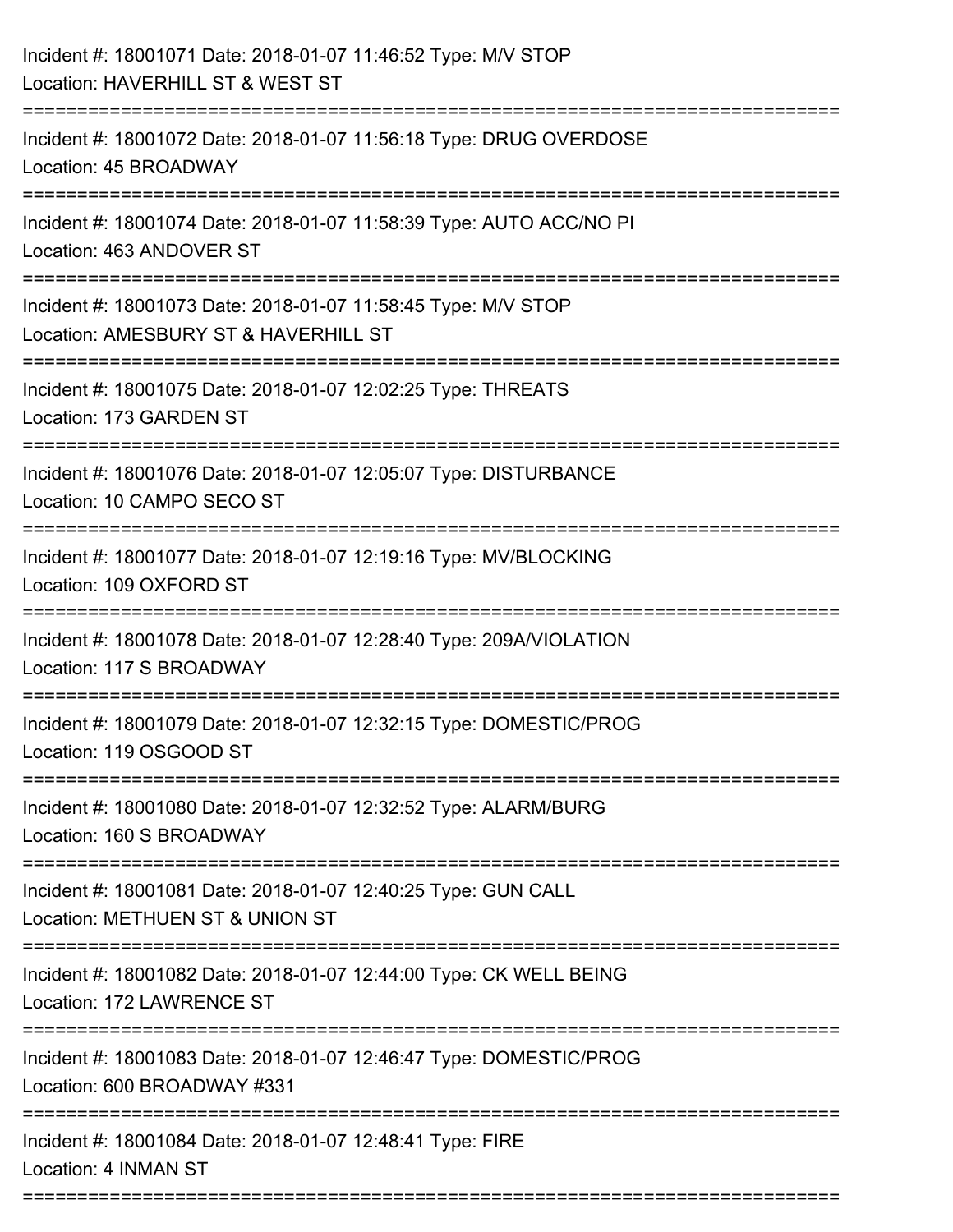| Incident #: 18001085 Date: 2018-01-07 12:50:07 Type: DRUG VIO<br>Location: 606 LOWELL ST               |
|--------------------------------------------------------------------------------------------------------|
| Incident #: 18001086 Date: 2018-01-07 13:14:26 Type: M/V STOP<br>Location: 2 MUSEUM SQ                 |
| Incident #: 18001087 Date: 2018-01-07 13:16:32 Type: WIRE DOWN<br>Location: 230 PROSPECT ST            |
| Incident #: 18001088 Date: 2018-01-07 13:17:45 Type: DOMESTIC/PROG<br>Location: 22 SPRINGFIELD ST FL 1 |
| Incident #: 18001089 Date: 2018-01-07 13:24:37 Type: WIRE DOWN<br>Location: 240 PROSPECT ST            |
| Incident #: 18001091 Date: 2018-01-07 13:24:59 Type: HIT & RUN M/V<br>Location: 260 E HAVERHILL ST     |
| Incident #: 18001090 Date: 2018-01-07 13:26:38 Type: M/V STOP<br>Location: 245 LAWRENCE ST             |
| Incident #: 18001092 Date: 2018-01-07 13:34:43 Type: M/V STOP<br>Location: E HAVERHILL ST & HOWARD ST  |
| Incident #: 18001093 Date: 2018-01-07 13:48:13 Type: MV/BLOCKING<br>Location: MONMOUTH ST & PARK ST    |
| Incident #: 18001094 Date: 2018-01-07 13:51:42 Type: GENERAL SERV<br>Location: 20 CANTERBURY ST        |
| Incident #: 18001095 Date: 2018-01-07 14:04:49 Type: INVEST CONT<br>Location: 20 CANTERBURY ST         |
| Incident #: 18001096 Date: 2018-01-07 14:25:05 Type: M/V STOP<br>Location: FOREST ST & HAVERHILL ST    |
| Incident #: 18001097 Date: 2018-01-07 14:39:01 Type: AUTO ACC/NO PI<br>Location: 596 ESSEX ST          |
| Incident #: 18001098 Date: 2018-01-07 15:13:51 Type: MV/BLOCKING<br>Location: 485 HOWARD ST            |
|                                                                                                        |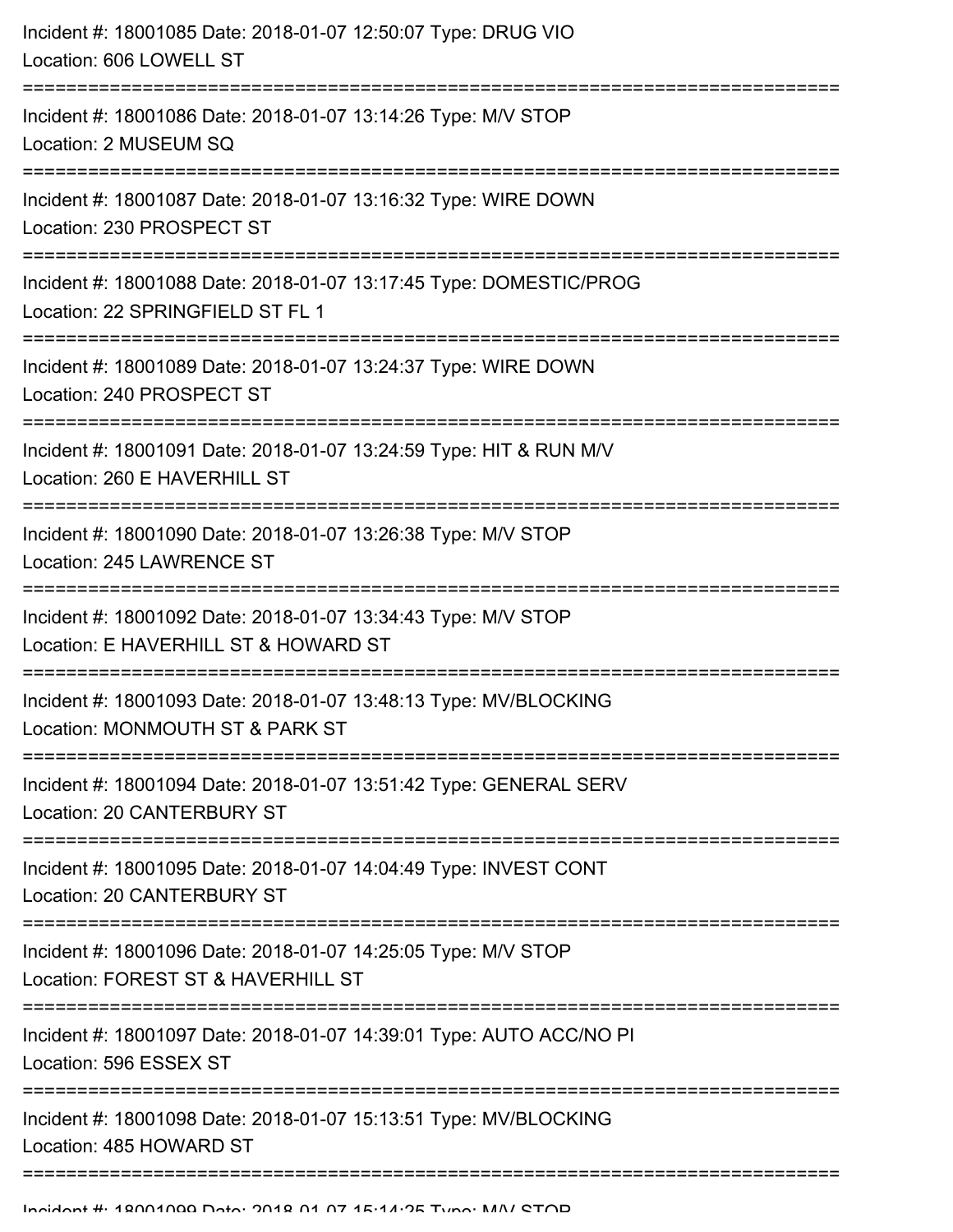Location: COMMON ST & NEWBURY ST =========================================================================== Incident #: 18001100 Date: 2018-01-07 15:21:28 Type: KEEP PEACE Location: 10 CAMPO SECO ST =========================================================================== Incident #: 18001101 Date: 2018-01-07 15:25:48 Type: ROBBERY ARMED Location: LAWRENCE ST & MYRTLE ST =========================================================================== Incident #: 18001102 Date: 2018-01-07 15:27:18 Type: MV/BLOCKING Location: 40 JENNINGS ST =========================================================================== Incident #: 18001103 Date: 2018-01-07 16:09:11 Type: M/V STOP Location: 45 BROADWAY =========================================================================== Incident #: 18001104 Date: 2018-01-07 16:25:54 Type: THREATS Location: 3 MELROSE ST =========================================================================== Incident #: 18001105 Date: 2018-01-07 16:43:22 Type: M/V STOP Location: LAWRENCE ST & MYRTLE ST =========================================================================== Incident #: 18001106 Date: 2018-01-07 16:57:39 Type: AUTO ACC/NO PI Location: 37 MILTON ST =========================================================================== Incident #: 18001107 Date: 2018-01-07 17:34:59 Type: DOMESTIC/PAST Location: 121 HAVERHILL ST FL 2 =========================================================================== Incident #: 18001108 Date: 2018-01-07 17:36:56 Type: M/V STOP Location: ANDOVER ST & S BROADWAY =========================================================================== Incident #: 18001109 Date: 2018-01-07 17:43:28 Type: UNWANTEDGUEST Location: 75 BAILEY ST FL 1 =========================================================================== Incident #: 18001110 Date: 2018-01-07 17:54:32 Type: SUS PERS/MV Location: 5 NESMITH ST =========================================================================== Incident #: 18001111 Date: 2018-01-07 18:04:50 Type: M/V STOP Location: MERRIMACK ST & S BROADWAY =========================================================================== Incident #: 18001112 Date: 2018-01-07 18:10:58 Type: SUS PERS/MV Location: 1 PACKARD ST =========================================================================== Incident #: 18001113 Date: 2018-01-07 18:15:20 Type: M/V STOP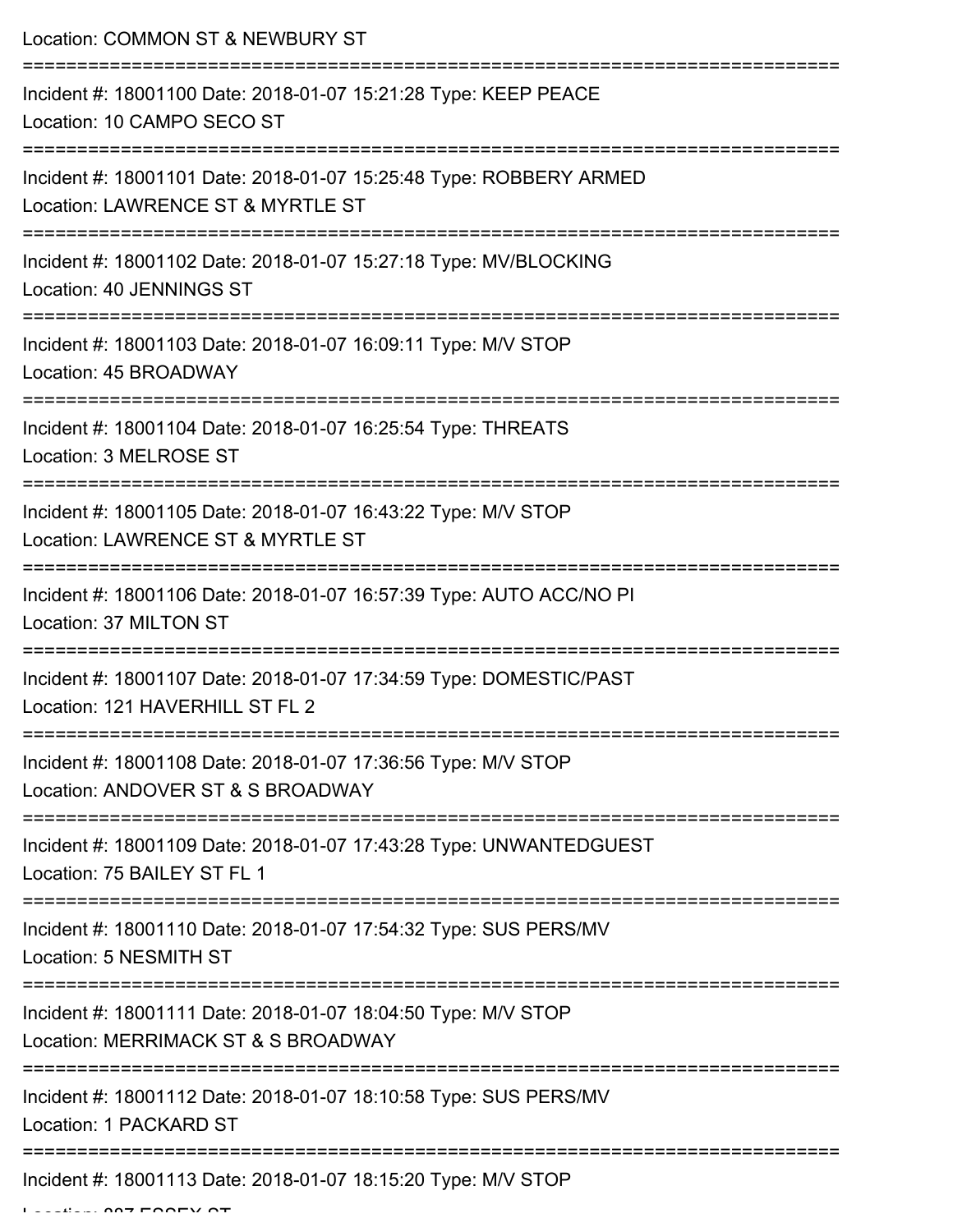| Incident #: 18001114 Date: 2018-01-07 18:24:59 Type: SHOTS FIRED<br>Location: TONY'S LIQUOR / 128 NEWBURY ST |
|--------------------------------------------------------------------------------------------------------------|
| Incident #: 18001115 Date: 2018-01-07 18:30:31 Type: LOUD NOISE<br>Location: 68 EASTON ST FL 3               |
| Incident #: 18001116 Date: 2018-01-07 18:35:09 Type: MV/BLOCKING<br><b>Location: MYRTLE CT</b>               |
| Incident #: 18001117 Date: 2018-01-07 18:40:00 Type: ANIMAL COMPL<br>Location: 9 FRONT ST                    |
| Incident #: 18001118 Date: 2018-01-07 18:52:01 Type: M/V STOP<br>Location: 28 HANCOCK ST                     |
| Incident #: 18001119 Date: 2018-01-07 19:13:49 Type: STOL/MV/PAS<br>Location: 169 JACKSON ST                 |
| Incident #: 18001120 Date: 2018-01-07 19:57:12 Type: MISSING PERS<br>Location: 78 BUTLER ST                  |
| Incident #: 18001121 Date: 2018-01-07 20:05:02 Type: MV/BLOCKING<br>Location: 634 HAVERHILL ST               |
| Incident #: 18001122 Date: 2018-01-07 20:24:13 Type: GUN CALL<br>Location: DONOVAN LIQUORS / 175 S BROADWAY  |
| Incident #: 18001123 Date: 2018-01-07 20:25:24 Type: SUS PERS/MV<br>Location: 23 SUMMER ST                   |
| Incident #: 18001124 Date: 2018-01-07 20:29:57 Type: MV/BLOCKING<br>Location: 100 BERKELEY ST                |
| Incident #: 18001125 Date: 2018-01-07 20:32:18 Type: MV/BLOCKING<br>Location: 341 S BROADWAY                 |
| Incident #: 18001126 Date: 2018-01-07 20:32:25 Type: CIVIL PROB<br>Location: 191 S UNION ST                  |
| Incident #: 18001127 Date: 2018-01-07 21:15:09 Type: DOMESTIC/PAST<br>Location: 69 ARLINGTON ST              |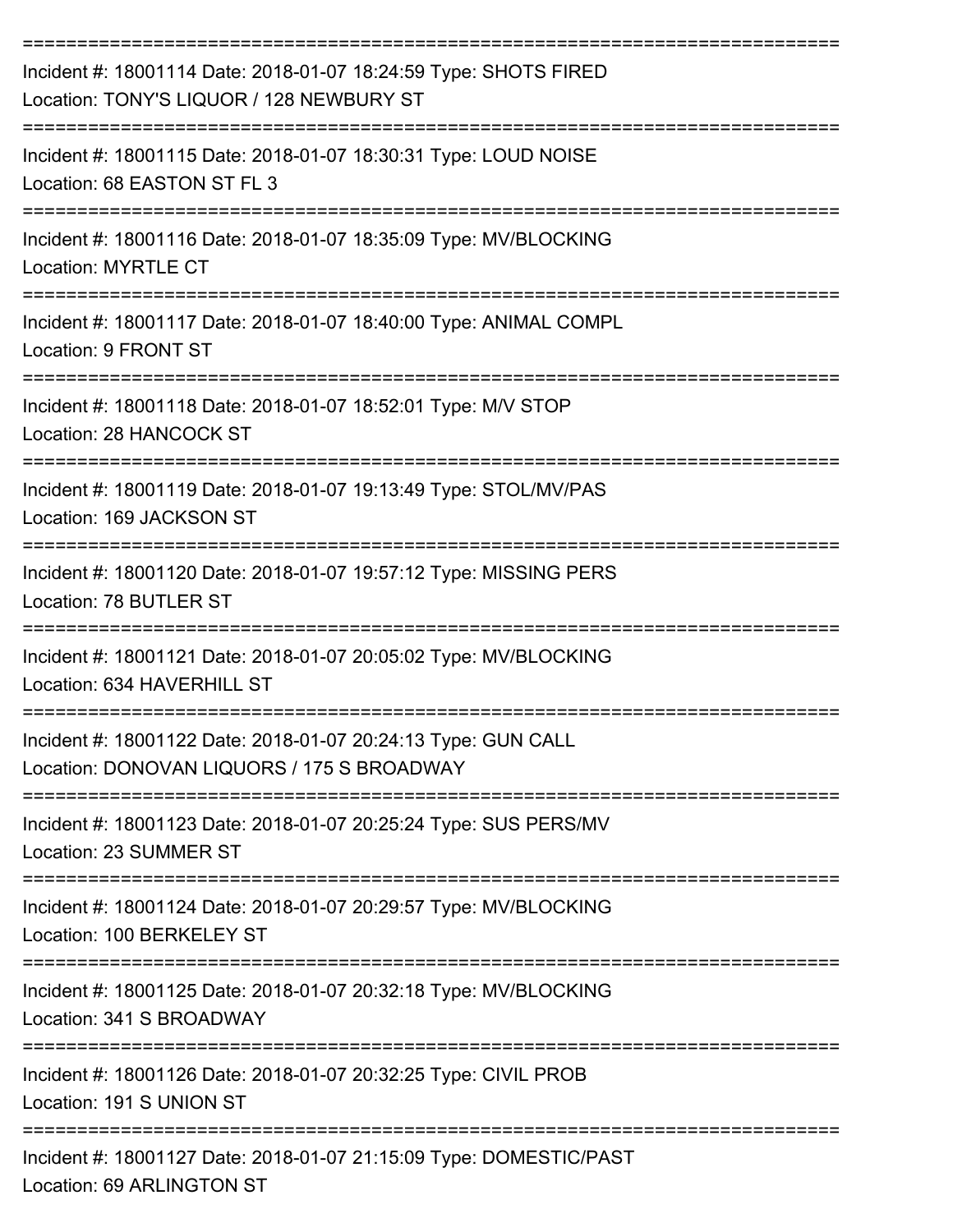| Incident #: 18001128 Date: 2018-01-07 21:15:16 Type: NOISE ORD<br>Location: 159 NEWBURY ST FL 3                |
|----------------------------------------------------------------------------------------------------------------|
| Incident #: 18001129 Date: 2018-01-07 21:43:02 Type: INVEST CONT<br><b>Location: TREMONT &amp; CROSS</b>       |
| Incident #: 18001130 Date: 2018-01-07 21:53:49 Type: M/V STOP<br>Location: ESSEX & BRODWAY                     |
| Incident #: 18001131 Date: 2018-01-07 21:56:46 Type: MV/BLOCKING<br>Location: 162 ABBOTT ST                    |
| Incident #: 18001132 Date: 2018-01-07 22:05:37 Type: M/V STOP<br>Location: 27 BROOK ST                         |
| Incident #: 18001133 Date: 2018-01-07 22:13:06 Type: M/V STOP<br>Location: FRONT ST & S BROADWAY               |
| Incident #: 18001134 Date: 2018-01-07 22:16:31 Type: UNWANTEDGUEST<br>Location: 390 S UNION ST                 |
| Incident #: 18001135 Date: 2018-01-07 22:22:17 Type: ALARM/BURG<br>Location: HAFFNERS OIL / 2 INTERNATIONAL WY |
| Incident #: 18001136 Date: 2018-01-07 22:23:48 Type: HIT & RUN M/V<br>Location: METHUEN ST & UNION ST          |
| Incident #: 18001137 Date: 2018-01-07 22:34:30 Type: M/V STOP<br>Location: 114 EXETER ST                       |
| Incident #: 18001138 Date: 2018-01-07 22:55:06 Type: DRUG OVERDOSE<br>Location: 19 TEWKSBURY ST FL 3           |
| Incident #: 18001139 Date: 2018-01-07 23:12:18 Type: DISABLED MV<br>Location: BURKE ST & EVERETT ST            |
| Incident #: 18001140 Date: 2018-01-07 23:38:12 Type: B&E/PROG<br>Location: ARBOR ST & ESSEX ST                 |
|                                                                                                                |